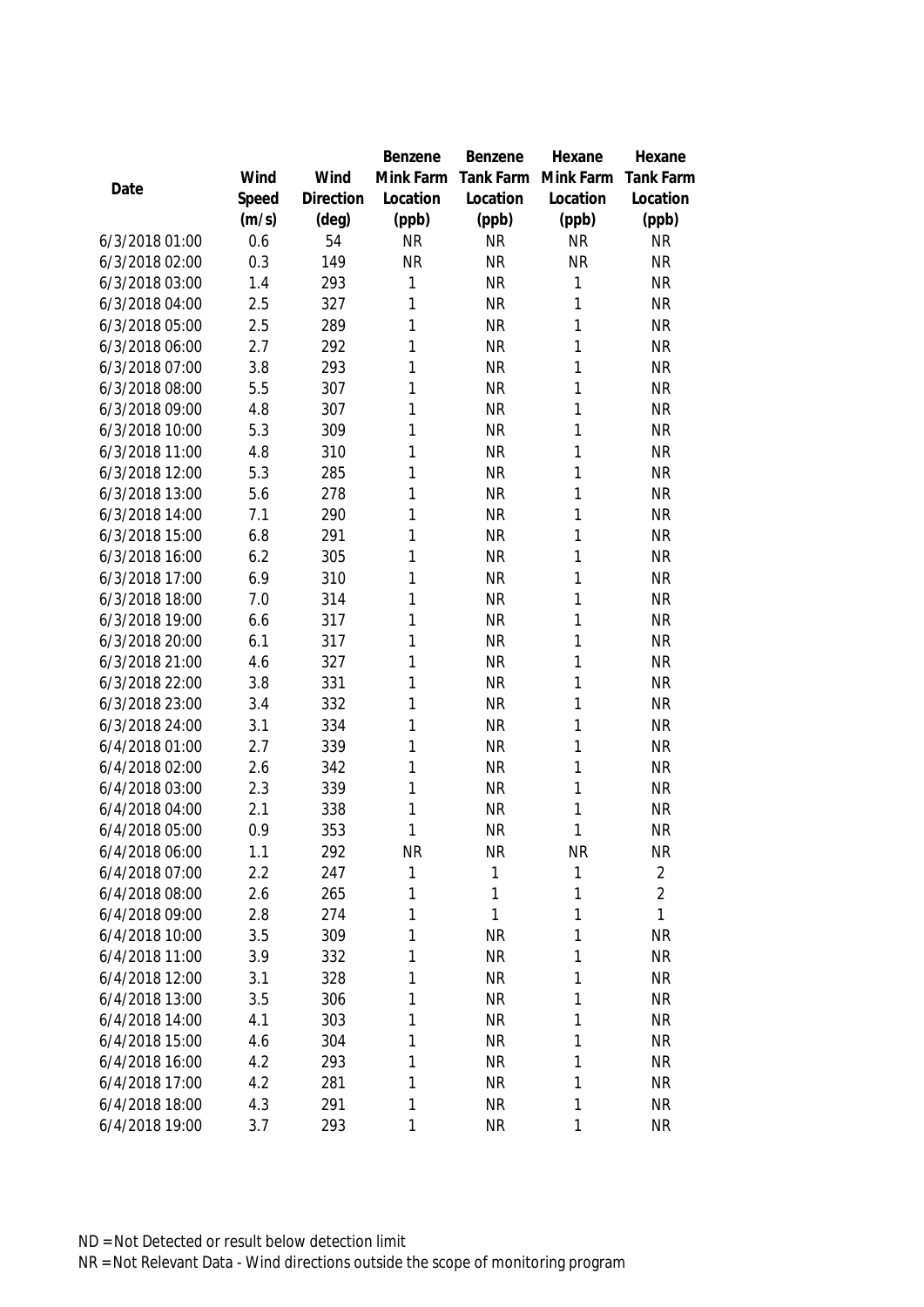|                                  |            |           | Benzene   | Benzene                | Hexane         | Hexane                 |
|----------------------------------|------------|-----------|-----------|------------------------|----------------|------------------------|
|                                  | Wind       | Wind      | Mink Farm | Tank Farm              | Mink Farm      | <b>Tank Farm</b>       |
| Date                             | Speed      | Direction | Location  | Location               | Location       | Location               |
|                                  | (m/s)      | (deg)     | (ppb)     | (ppb)                  | (ppb)          | (ppb)                  |
| 6/4/2018 20:00                   | 3.0        | 280       | 1         | <b>NR</b>              | 1              | <b>NR</b>              |
| 6/4/2018 21:00                   | 3.2        | 249       | 1         | 1                      | 1              | $\overline{2}$         |
| 6/4/2018 22:00                   | 3.8        | 220       | <b>NR</b> | 1                      | <b>NR</b>      | 1                      |
| 6/4/2018 23:00                   | 4.6        | 239       | 1         | $\mathbf{1}$           | 1              | 1                      |
| 6/4/2018 24:00                   | 5.7        | 246       | 1         | 1                      | 1              | 1                      |
| 6/5/2018 01:00                   | 5.0        | 249       | 1         | $\mathbf{1}$           | 1              | $\overline{2}$         |
| 6/5/2018 02:00                   | 4.5        | 251       | 1         | 1                      | 1              | 1                      |
| 6/5/2018 03:00                   | 4.0        | 239       | 1         | 1                      | $\mathbf{1}$   | 1                      |
| 6/5/2018 04:00                   | 3.6        | 257       | 1         | 1                      | 1              | $\overline{2}$         |
| 6/5/2018 05:00                   | 2.6        | 271       | 1         | 1                      | 1              | $\overline{2}$         |
| 6/5/2018 06:00                   | 2.9        | 257       | 1         | 1                      | 1              | 3                      |
| 6/5/2018 07:00                   | 4.0        | 243       | 1         | 1                      | 1              | 1                      |
| 6/5/2018 08:00                   | 3.9        | 247       | 1         | $\mathbf{1}$           | 1              | 1                      |
| 6/5/2018 09:00                   | 3.6        | 264       | 1         | 1                      | 1              | $\overline{2}$         |
| 6/5/2018 10:00                   | 4.1        | 283       | 1         | <b>NR</b>              | 1              | <b>NR</b>              |
| 6/5/2018 11:00                   | 5.4        | 301       | 1         | <b>NR</b>              | 1              | <b>NR</b>              |
| 6/5/2018 12:00                   | 4.0        | 38        | <b>NR</b> | <b>NR</b>              | <b>NR</b>      | <b>NR</b>              |
| 6/5/2018 13:00                   | 3.9        | 47        | <b>NR</b> | <b>NR</b>              | <b>NR</b>      | <b>NR</b>              |
| 6/5/2018 14:00                   | 3.7        | 64        | <b>NR</b> | <b>NR</b>              | <b>NR</b>      | <b>NR</b>              |
| 6/5/2018 15:00                   | 4.1        | 45        | <b>NR</b> | <b>NR</b>              | <b>NR</b>      | <b>NR</b>              |
| 6/5/2018 16:00                   | 4.4        | 37        | 1         | <b>NR</b>              | 1              | <b>NR</b>              |
| 6/5/2018 17:00                   | 4.4        | 46        | <b>NR</b> | <b>NR</b>              | <b>NR</b>      | <b>NR</b>              |
| 6/5/2018 18:00                   | 4.0        | 42        | <b>NR</b> | <b>NR</b>              | <b>NR</b>      | <b>NR</b>              |
| 6/5/2018 19:00                   | 4.3        | 40        | 1         | <b>NR</b>              | $\mathbf{1}$   | <b>NR</b>              |
| 6/5/2018 20:00                   | 4.2        | 37        | 1         | <b>NR</b>              | 1              | <b>NR</b>              |
| 6/5/2018 21:00<br>6/5/2018 22:00 | 2.8        | 41        | <b>NR</b> | <b>NR</b>              | <b>NR</b>      | <b>NR</b>              |
| 6/5/2018 23:00                   | 2.7        | 42        | <b>NR</b> | <b>NR</b><br><b>NR</b> | <b>NR</b><br>1 | <b>NR</b><br><b>NR</b> |
| 6/5/2018 24:00                   | 2.9<br>2.5 | 40<br>35  | 1<br>1    | <b>NR</b>              | $\mathbf{1}$   | <b>NR</b>              |
| 6/6/2018 01:00                   | 2.0        | 30        | 1         | <b>NR</b>              | 1              | <b>NR</b>              |
| 6/6/2018 02:00                   | 1.8        | 23        | 1         | <b>NR</b>              | 1              | <b>NR</b>              |
| 6/6/2018 03:00                   | 1.8        | 37        | 1         | <b>NR</b>              | 1              | <b>NR</b>              |
| 6/6/2018 04:00                   | 1.2        | 44        | <b>NR</b> | <b>NR</b>              | NR             | <b>NR</b>              |
| 6/6/2018 05:00                   | 0.9        | 32        | 1         | <b>NR</b>              | $\mathbf{1}$   | <b>NR</b>              |
| 6/6/2018 06:00                   | 1.7        | 25        | 1         | <b>NR</b>              | 1              | <b>NR</b>              |
| 6/6/2018 07:00                   | 1.9        | 41        | <b>NR</b> | <b>NR</b>              | <b>NR</b>      | <b>NR</b>              |
| 6/6/2018 08:00                   | 2.1        | 107       | <b>NR</b> | <b>NR</b>              | <b>NR</b>      | <b>NR</b>              |
| 6/6/2018 09:00                   | 2.6        | 133       | <b>NR</b> | <b>NR</b>              | <b>NR</b>      | <b>NR</b>              |
| 6/6/2018 10:00                   | 3.2        | 156       | <b>NR</b> | <b>NR</b>              | <b>NR</b>      | <b>NR</b>              |
| 6/6/2018 11:00                   | 3.0        | 169       | <b>NR</b> | <b>NR</b>              | <b>NR</b>      | <b>NR</b>              |
| 6/6/2018 12:00                   | 3.2        | 194       | <b>NR</b> | 1                      | <b>NR</b>      | 1                      |
| 6/6/2018 13:00                   | 2.0        | 225       | <b>NR</b> | <b>NR</b>              | <b>NR</b>      | <b>NR</b>              |
| 6/6/2018 14:00                   | 3.0        | 159       | <b>NR</b> | <b>NR</b>              | <b>NR</b>      | <b>NR</b>              |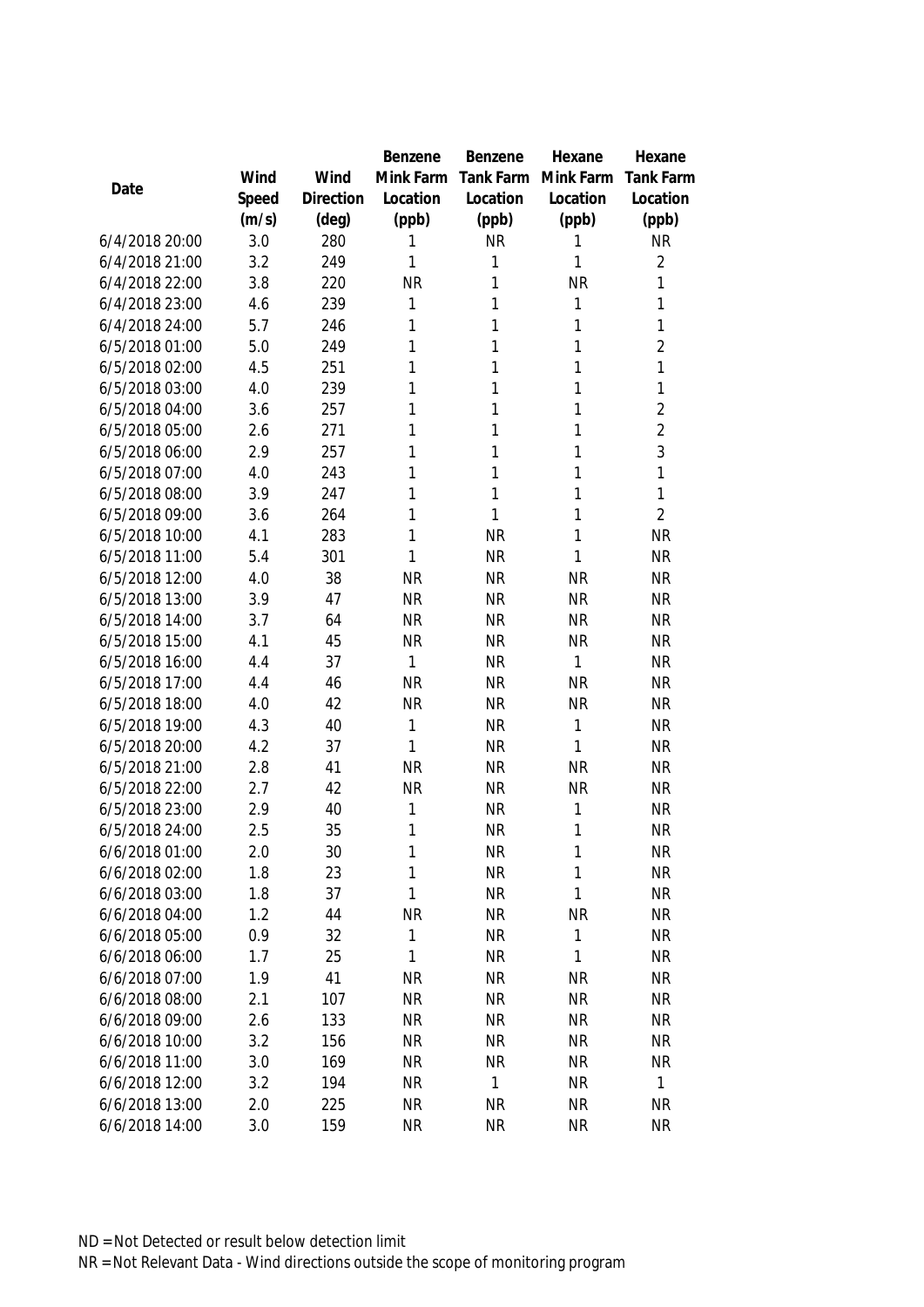|                |       |                | Benzene      | Benzene   | Hexane       | Hexane           |
|----------------|-------|----------------|--------------|-----------|--------------|------------------|
|                | Wind  | Wind           | Mink Farm    | Tank Farm | Mink Farm    | <b>Tank Farm</b> |
| Date           | Speed | Direction      | Location     | Location  | Location     | Location         |
|                | (m/s) | $(\text{deg})$ | (ppb)        | (ppb)     | (ppb)        | (ppb)            |
| 6/6/2018 15:00 | 3.2   | 164            | <b>NR</b>    | <b>NR</b> | <b>NR</b>    | <b>NR</b>        |
| 6/6/2018 16:00 | 3.4   | 195            | <b>NR</b>    | 1         | <b>NR</b>    | $\mathbf{1}$     |
| 6/6/2018 17:00 | 2.3   | 193            | <b>NR</b>    | 1         | <b>NR</b>    | $\mathbf{1}$     |
| 6/6/2018 18:00 | 2.6   | 195            | <b>NR</b>    | 1         | <b>NR</b>    | $\mathbf{1}$     |
| 6/6/2018 19:00 | 2.4   | 170            | <b>NR</b>    | 1         | <b>NR</b>    | $\mathbf{1}$     |
| 6/6/2018 20:00 | 2.5   | 181            | <b>NR</b>    | 1         | <b>NR</b>    | $\mathbf{1}$     |
| 6/6/2018 21:00 | 3.0   | 172            | <b>NR</b>    | 1         | <b>NR</b>    | $\mathbf{1}$     |
| 6/6/2018 22:00 | 3.1   | 165            | <b>NR</b>    | <b>NR</b> | <b>NR</b>    | <b>NR</b>        |
| 6/6/2018 23:00 | 3.5   | 172            | <b>NR</b>    | 1         | <b>NR</b>    | $\mathbf{1}$     |
| 6/6/2018 24:00 | 2.5   | 190            | <b>NR</b>    | 1         | <b>NR</b>    | 1                |
| 6/7/2018 01:00 | 1.9   | 167            | <b>NR</b>    | <b>NR</b> | <b>NR</b>    | <b>NR</b>        |
| 6/7/2018 02:00 | 2.1   | 176            | <b>NR</b>    | 1         | <b>NR</b>    | $\mathbf{1}$     |
| 6/7/2018 03:00 | 1.0   | 173            | <b>NR</b>    | 1         | <b>NR</b>    | 1                |
| 6/7/2018 04:00 | 1.2   | 60             | <b>NR</b>    | <b>NR</b> | <b>NR</b>    | <b>NR</b>        |
| 6/7/2018 05:00 | 1.6   | 58             | <b>NR</b>    | <b>NR</b> | <b>NR</b>    | <b>NR</b>        |
| 6/7/2018 06:00 | 1.2   | 55             | <b>NR</b>    | <b>NR</b> | <b>NR</b>    | <b>NR</b>        |
| 6/7/2018 07:00 | 1.5   | 42             | <b>NR</b>    | <b>NR</b> | <b>NR</b>    | <b>NR</b>        |
| 6/7/2018 08:00 | 1.7   | 51             | <b>NR</b>    | <b>NR</b> | <b>NR</b>    | <b>NR</b>        |
| 6/7/2018 09:00 | 2.5   | 38             | $\mathbf{1}$ | <b>NR</b> | $\mathbf{1}$ | <b>NR</b>        |
| 6/7/2018 10:00 | 2.6   | 62             | <b>NR</b>    | <b>NR</b> | <b>NR</b>    | <b>NR</b>        |
| 6/7/2018 11:00 | 2.4   | 64             | <b>NR</b>    | <b>NR</b> | <b>NR</b>    | <b>NR</b>        |
| 6/7/2018 12:00 | 2.8   | 47             | <b>NR</b>    | <b>NR</b> | <b>NR</b>    | <b>NR</b>        |
| 6/7/2018 13:00 | 2.9   | 58             | <b>NR</b>    | <b>NR</b> | <b>NR</b>    | <b>NR</b>        |
| 6/7/2018 14:00 | 2.3   | 81             | <b>NR</b>    | <b>NR</b> | <b>NR</b>    | <b>NR</b>        |
| 6/7/2018 15:00 | 2.5   | 57             | <b>NR</b>    | <b>NR</b> | <b>NR</b>    | <b>NR</b>        |
| 6/7/2018 16:00 | 2.7   | 44             | <b>NR</b>    | <b>NR</b> | <b>NR</b>    | <b>NR</b>        |
| 6/7/2018 17:00 | 3.0   | 45             | <b>NR</b>    | <b>NR</b> | <b>NR</b>    | NR               |
| 6/7/2018 18:00 | 3.0   | 51             | <b>NR</b>    | <b>NR</b> | <b>NR</b>    | <b>NR</b>        |
| 6/7/2018 19:00 | 3.9   | 42             | <b>NR</b>    | <b>NR</b> | <b>NR</b>    | <b>NR</b>        |
| 6/7/2018 20:00 | 3.3   | 52             | <b>NR</b>    | <b>NR</b> | <b>NR</b>    | <b>NR</b>        |
| 6/7/2018 21:00 | 3.1   | 51             | <b>NR</b>    | <b>NR</b> | <b>NR</b>    | <b>NR</b>        |
| 6/7/2018 22:00 | 3.4   | 41             | <b>NR</b>    | <b>NR</b> | <b>NR</b>    | <b>NR</b>        |
| 6/7/2018 23:00 | 3.0   | 44             | <b>NR</b>    | <b>NR</b> | <b>NR</b>    | <b>NR</b>        |
| 6/7/2018 24:00 | 2.7   | 46             | <b>NR</b>    | <b>NR</b> | <b>NR</b>    | <b>NR</b>        |
| 6/8/2018 01:00 | 2.5   | 39             | 1            | <b>NR</b> | 1            | <b>NR</b>        |
| 6/8/2018 02:00 | 2.0   | 45             | <b>NR</b>    | <b>NR</b> | <b>NR</b>    | <b>NR</b>        |
| 6/8/2018 03:00 | 1.5   | 43             | <b>NR</b>    | <b>NR</b> | <b>NR</b>    | <b>NR</b>        |
| 6/8/2018 04:00 | 1.3   | 43             | <b>NR</b>    | <b>NR</b> | <b>NR</b>    | <b>NR</b>        |
| 6/8/2018 05:00 | 2.1   | 34             | 1            | <b>NR</b> | $\mathbf{1}$ | <b>NR</b>        |
| 6/8/2018 06:00 | 2.9   | 35             | $\mathbf{1}$ | <b>NR</b> | $\mathbf{1}$ | <b>NR</b>        |
| 6/8/2018 07:00 | 2.6   | 37             | $\mathbf{1}$ | <b>NR</b> | $\mathbf{1}$ | <b>NR</b>        |
| 6/8/2018 08:00 | 2.5   | 41             | <b>NR</b>    | <b>NR</b> | <b>NR</b>    | <b>NR</b>        |
| 6/8/2018 09:00 | 2.9   | 296            | <b>NR</b>    | <b>NR</b> | <b>NR</b>    | <b>NR</b>        |